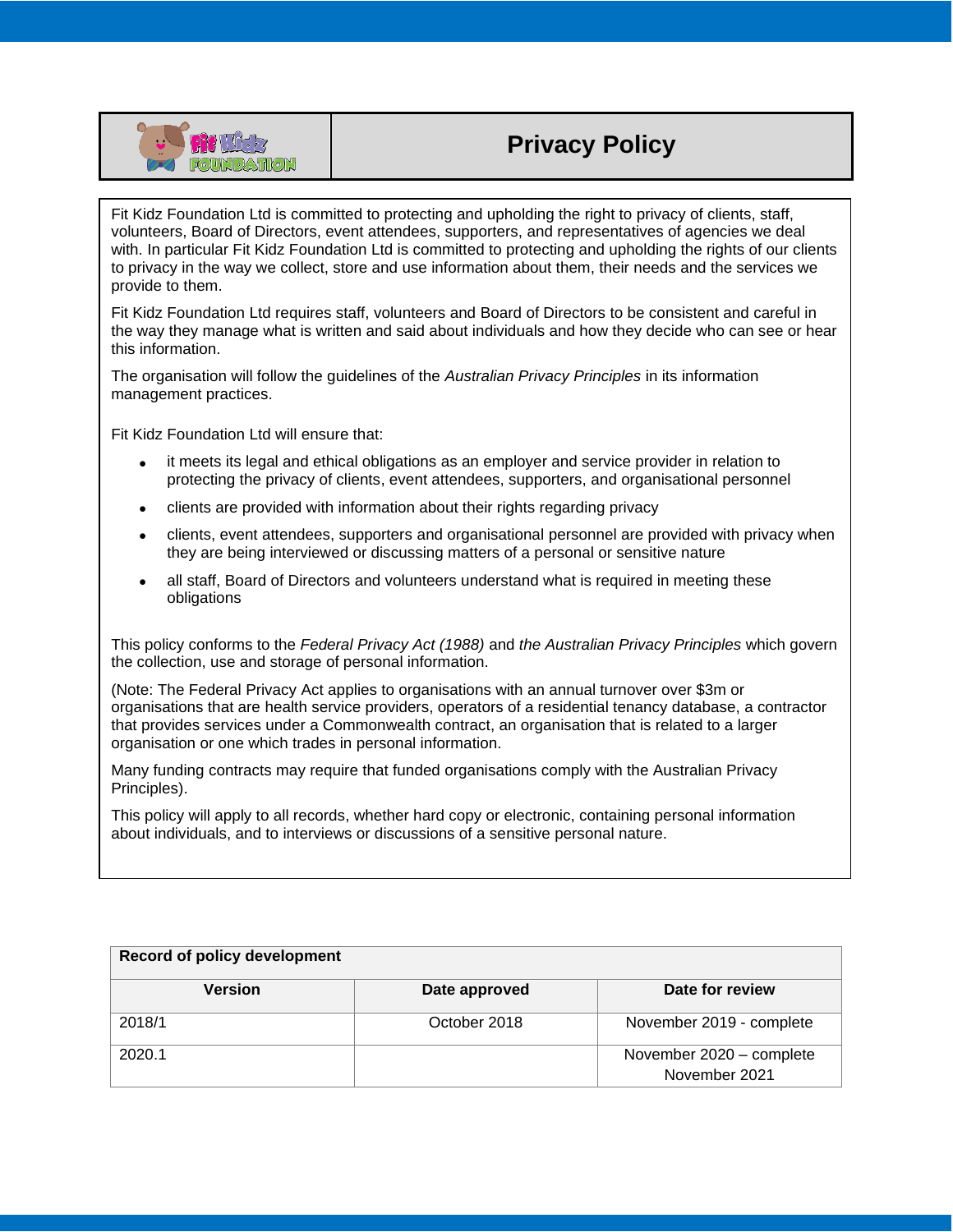| <b>Responsibilities and delegations</b> |                                                                                          |  |
|-----------------------------------------|------------------------------------------------------------------------------------------|--|
| This policy applies to                  | Staff, Senior Management, Volunteers, Board of Directors, Event<br>Attendees, Supporters |  |
| Specific responsibilities               |                                                                                          |  |
| Policy approval                         | Senior Management                                                                        |  |

| <b>Policy context</b> – this policy relates to: |                                           |  |
|-------------------------------------------------|-------------------------------------------|--|
| <b>Standards</b>                                |                                           |  |
| Legislation                                     | Australian Privacy Principals (APP)       |  |
|                                                 | Federal Privacy Act (1998)                |  |
| Contractual obligations                         |                                           |  |
| Organisation policies                           | Access to Confidential Information Policy |  |
|                                                 | <b>Client Records Policy</b>              |  |
| Forms, record keeping, other<br>documents       | <b>Staff Code of Conduct Agreement</b>    |  |

## **Procedures**

## **Dealing with personal information**

In dealing with personal information, Fit Kidz Foundation Ltd staff will:

- ensure privacy for clients, staff, volunteers, event attendees, supporters, or Board of Directors members when they are being interviewed or discussing matters of a personal or sensitive nature
- only collect and store personal information that is necessary for the functioning of the organisation and its activities
- use fair and lawful ways to collect personal information
- collect personal information only by consent from an individual
- ensure that people know what sort of personal information is held, what purposes it is held it for and how it is collected, used, disclosed and who will have access to it
- ensure that personal information collected or disclosed is accurate, complete and up-to-date, and provide access to any individual to review information or correct wrong information about themselves
- take reasonable steps to protect all personal information from misuse and loss and from unauthorised access, modification or disclosure
- destroy or permanently de-identify personal information no longer needed and/or after legal requirements for retaining documents have expired.

#### **Responsibilities for managing privacy**

- All staff are responsible for the management of personal information to which they have access, and in the conduct of research, consultation or advocacy work.
- Senior Management is responsible for content in Fit Kidz Foundation Ltd publications,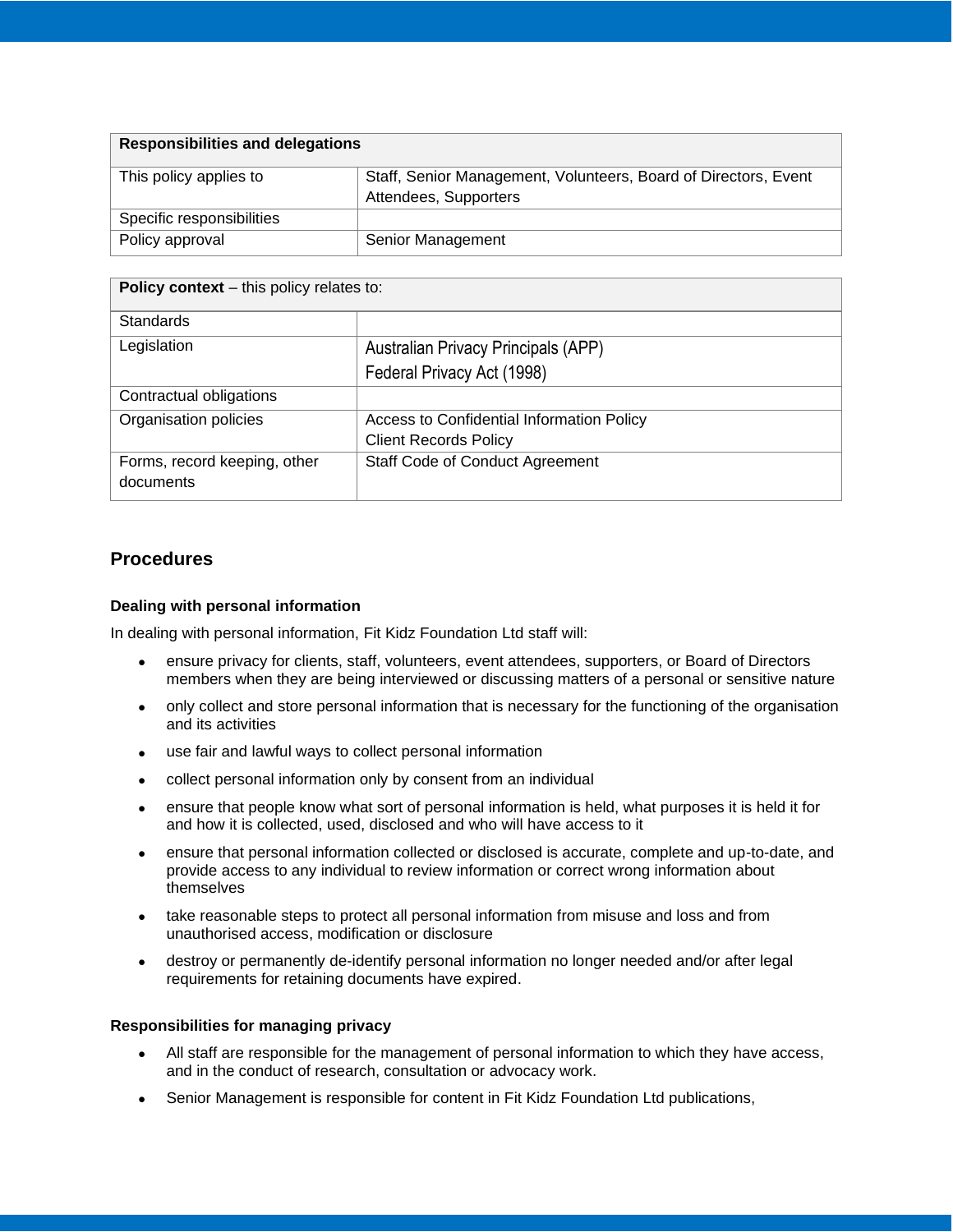communications and web site and must ensure the following:

- − appropriate consent is obtained for the inclusion of any personal information about any individual including Fit Kidz Foundation Ltd personnel
- − information being provided by other agencies or external individuals conforms to privacy principles
- that the website contains a Privacy statement that makes clear the conditions of any collection of personal information from the public through their visit to the website.
- Senior Management is responsible for safeguarding personal information relating to Fit Kidz Foundation Ltd staff, Board of Directors, volunteers, and contractors.
- **The Privacy Contact Officer:** The Privacy Contact Officer will be the senior manager. The senior manager will be responsible for:
	- ensuring that all staff are familiar with the Privacy Policy and administrative procedures for handling personal information
	- ensuring that clients and other relevant individuals are provided with information about their rights regarding privacy
	- handling any queries or complaint about a privacy issue.

#### **Privacy information for clients**

At intake clients will be told what information is being collected, how their privacy will be protected and their rights in relation to this information.

#### **Privacy for interviews and personal discussions**

To ensure privacy for clients or staff when discussing sensitive or personal matters, the organisation will ensure:

- all discussions take place in an office or private interview space
- all phone calls are made within a Fit Kidz Foundation office area or private staff area
- all private information is stored within a locked Fit Kidz Foundation office or a secure online client management system when not in use
- all private information removed from the Fit Kidz Foundation premises by staff is to remain under their personal care/security at all time.
- all discussions take place in an office or private interview space
- all phone calls are made within a Fit Kidz Foundation office area
- all private information is stored within a locked Fit Kidz Foundation office when not in use
- all private information removed from the Fit Kidz Foundation premises by staff is to remain under their personal care/security at all time.

#### **Receiving communication**

People who have registered through the Fit Kidz Foundation website to receive email communications from the Fit Kidz Foundation, or have provided details at a fundraising event, may receive newsletters, marketing emails or invitations to future Fit Kidz Foundation events. These people may opt out of receiving such materials at any time by emailing [info@fitkidzfoundation.org.au.](mailto:info@fitkidzfoundation.org.au) If people do send the Fit Kidz Foundation a request to have their details removed, the Fit Kidz Foundation will remove the contact